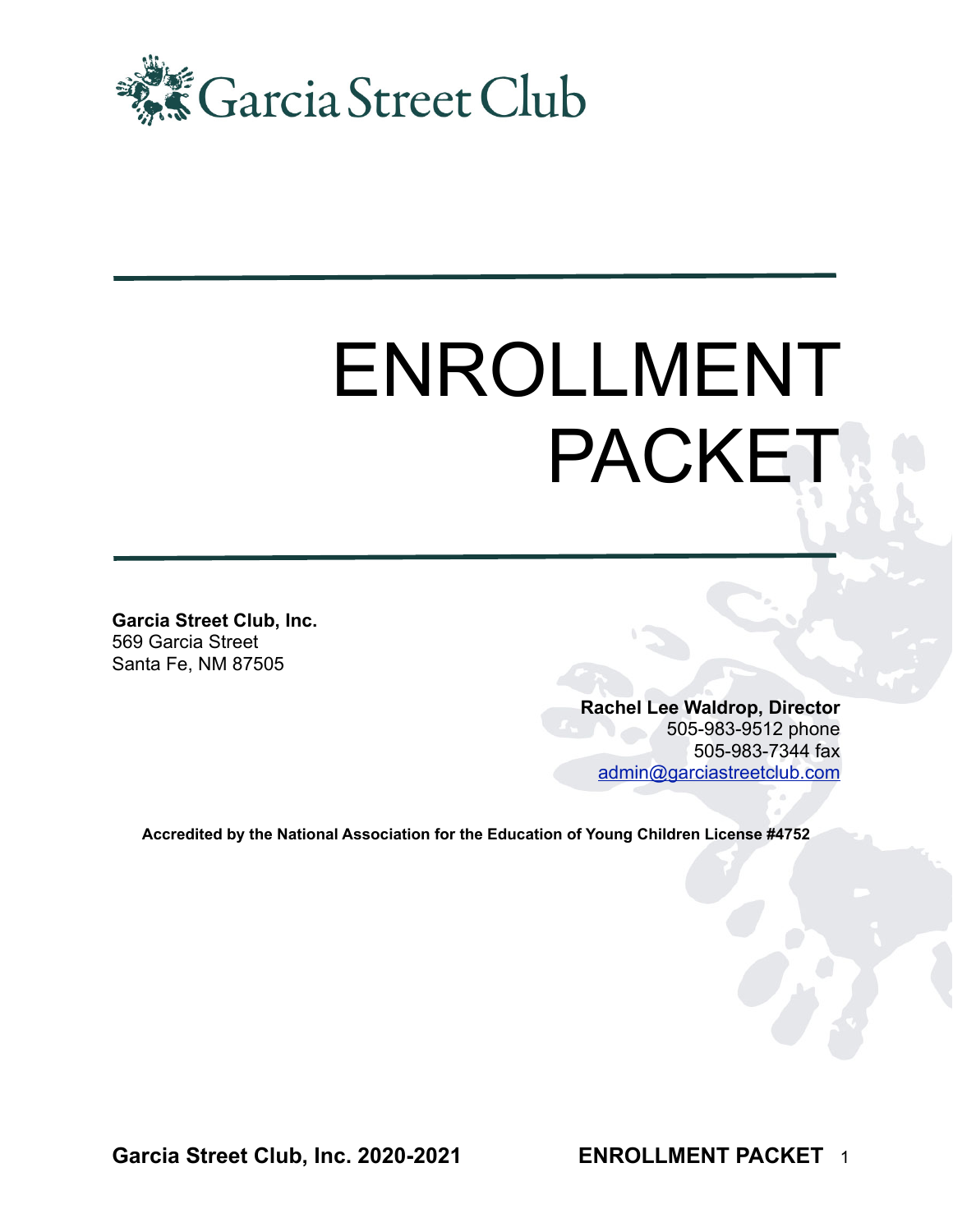#### **Enrollment Checklist For Applicants**

Please note that new children are accepted to GSC on a first-come, first-served basis, and only after all the following requirements have been received:

- 
- \_\_\_ \$30 Mat fee \_\_\_ \_\_\_ Child Care Food Program Form
- \_\_\_ \$150 Registration fee \_\_\_ Parent Contract
- Letter Policy Checklist **Exemption Letter Section** Copy of Immunization Record or Exemption
- 
- 
- Emergency/Medical Contacts **Emergency**
- \_\_\_ Local Emergency Contacts \_\_\_ Physician
- 
- \_\_\_ Registration Information \_\_\_ Medication Authorization Form
- \_\_\_ Enrollment Form \_\_\_ Health Evaluation Form
	- -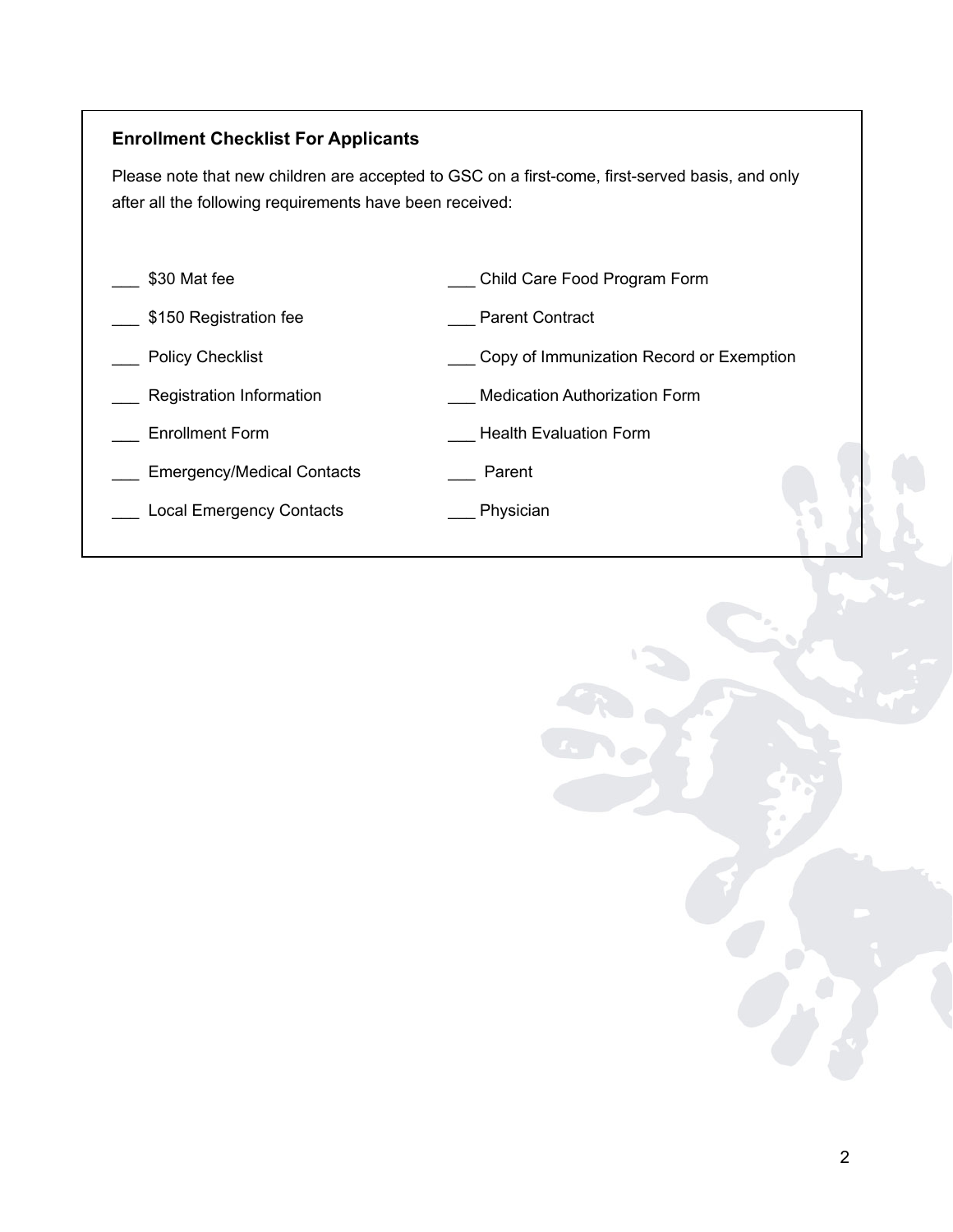## **Registration Information**

| <b>Child's Name:</b> | Date of Birth: |  |
|----------------------|----------------|--|
|                      |                |  |

My child's first day of attendance at GSC will be:

**I would like to enroll my child in the following Preschool Program (8:00am – 3:00pm):** 

**\*Please circle the days your child will be enrolled\*** 

### **Toddlers 1-2 years old**

- \_\_\_\_\_ 5 days/wk: M F \$1208
- \_\_\_\_\_ 3 days/wk: M T W Th F \$920
- \_\_\_\_\_ 2 days/wk: M T W Th F \$627

## **Preschoolers 3-5 years old**

- \_\_\_\_\_ 5 days/wk: M F \$1078
- \_\_\_\_\_ 3 days/wk: M T W Th F \$831
- \_\_\_\_\_ 2 days/wk: M T W Th F \$567

## **Aftercare will** *not* **be offered at this time.**

**All children are required to be at school by 9:00 a.m. each morning, unless prior approval has been given by the main office or the child's teacher.** 

### **I give permission for the following:**

- My child may participate in walking field trips. \_\_\_My child may be photographed at school.
- My child may participate in hot weather water play. \_\_\_My child may be videotaped at school.

My child's photo may be displayed in the school.

\_\_\_Our family's phone number and email address may be shared with my child's class.

Signature of Parent(s) or Guardian(s):

| Name: | Date: |  |
|-------|-------|--|
|       |       |  |
| Name: | Date: |  |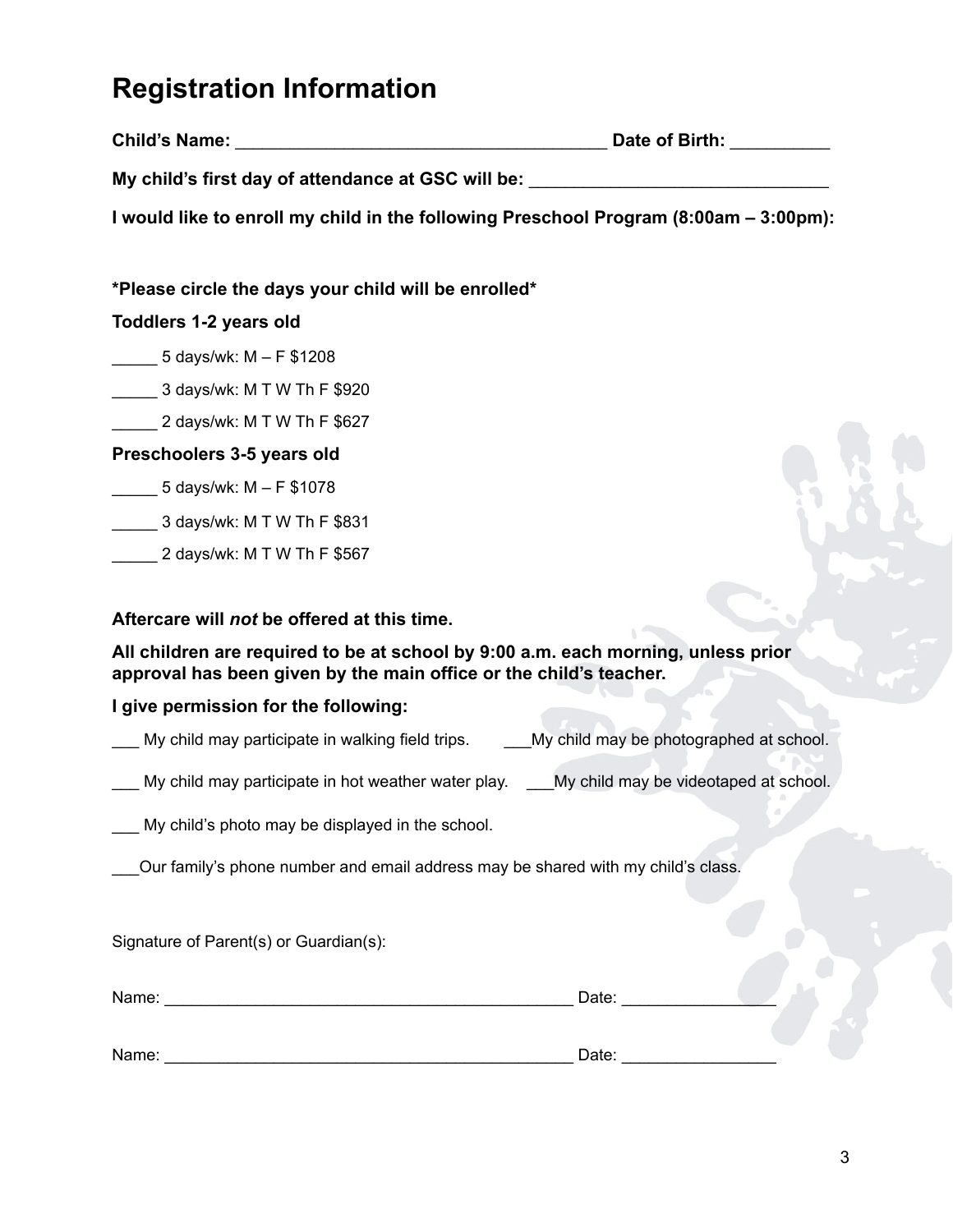## **Enrollment Form**

| of a child):                                                                                                                                                                                                                   | Parents/Guardians/Legal Guardian (a person who is legally responsible for the care and well-being |
|--------------------------------------------------------------------------------------------------------------------------------------------------------------------------------------------------------------------------------|---------------------------------------------------------------------------------------------------|
|                                                                                                                                                                                                                                |                                                                                                   |
|                                                                                                                                                                                                                                |                                                                                                   |
|                                                                                                                                                                                                                                |                                                                                                   |
|                                                                                                                                                                                                                                | Home phone: _____________________Cell: ____________________Work: _______________                  |
|                                                                                                                                                                                                                                |                                                                                                   |
|                                                                                                                                                                                                                                |                                                                                                   |
| 2. Parent name: Williams and Contract and Contract of the Contract of the Contract of the Contract of the Contract of the Contract of the Contract of the Contract of the Contract of the Contract of the Contract of the Cont |                                                                                                   |
|                                                                                                                                                                                                                                |                                                                                                   |
|                                                                                                                                                                                                                                |                                                                                                   |
| Home phone: _____________________Cell: ________________________Work: __                                                                                                                                                        |                                                                                                   |
|                                                                                                                                                                                                                                |                                                                                                   |
|                                                                                                                                                                                                                                |                                                                                                   |
|                                                                                                                                                                                                                                |                                                                                                   |
|                                                                                                                                                                                                                                | Do you owe tuition to any other childcare or preschool program or home day care?                  |
| No                                                                                                                                                                                                                             |                                                                                                   |
| Yes                                                                                                                                                                                                                            |                                                                                                   |
|                                                                                                                                                                                                                                | If yes, please explain below or speak to the Director immediately as enrollment may be delayed    |
| pending an explanation and/or credit check.                                                                                                                                                                                    |                                                                                                   |
|                                                                                                                                                                                                                                |                                                                                                   |
|                                                                                                                                                                                                                                |                                                                                                   |
|                                                                                                                                                                                                                                |                                                                                                   |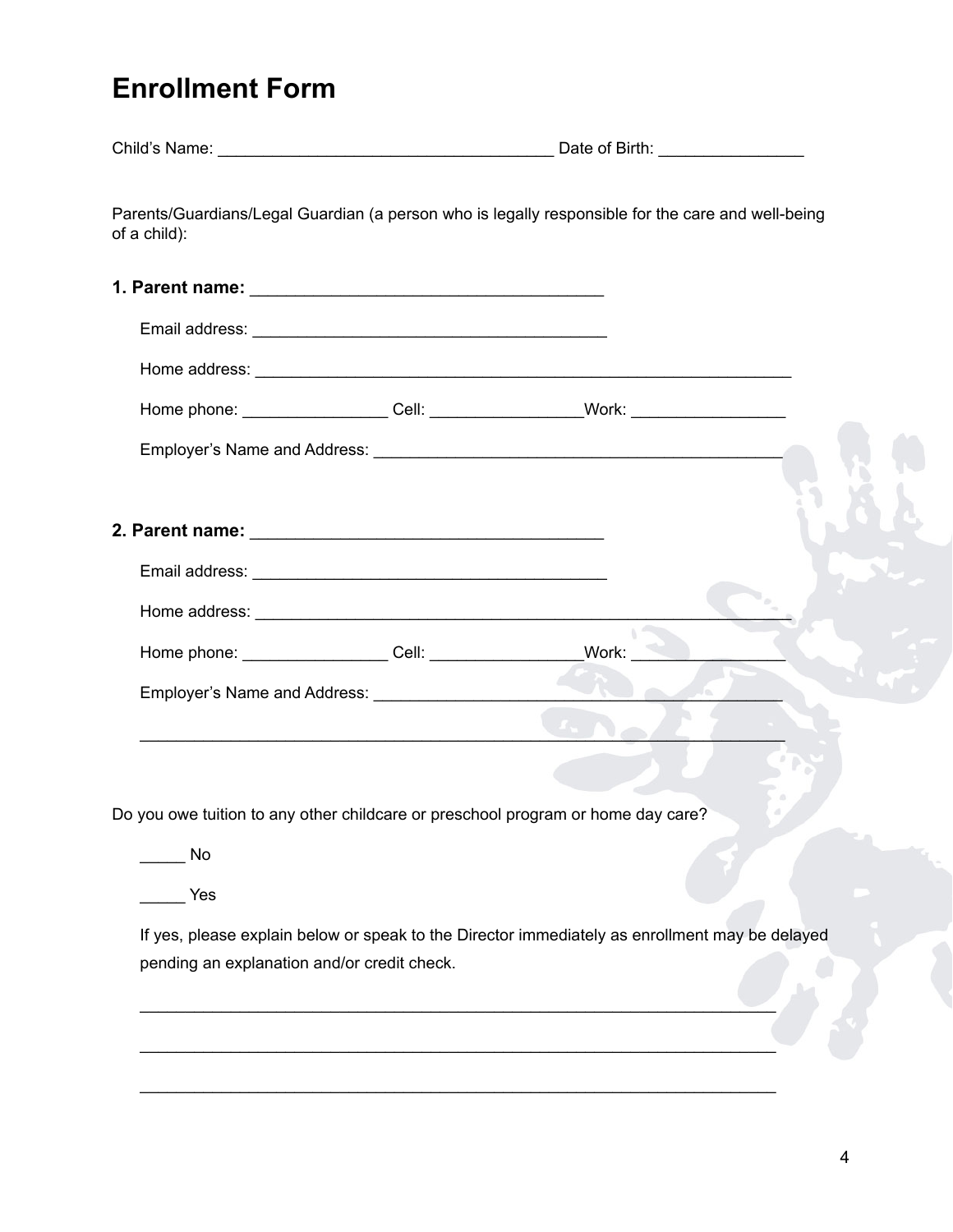# **Emergency/Medical Contact Information**

|                                                                        | Date of Birth: Note that the state of Birth:                                                                                                                             |
|------------------------------------------------------------------------|--------------------------------------------------------------------------------------------------------------------------------------------------------------------------|
| permission for emergency medical treatment.                            | In case of an emergency, I authorize permission for emergency medical transportation and authorize                                                                       |
| <b>Example Yes</b>                                                     |                                                                                                                                                                          |
| $\rule{1em}{0.15mm}$ No                                                |                                                                                                                                                                          |
|                                                                        |                                                                                                                                                                          |
| Date: _________________________                                        |                                                                                                                                                                          |
| Please list the name, address and telephone of your child's physician: |                                                                                                                                                                          |
|                                                                        | Please list any allergies, chronic condition(s), illness or special needs (including dietary):                                                                           |
| case of an emergency and are authorized to pick up your child:         | Local Emergency Contacts & Persons Authorized To Pick Up Your Child<br>Please list 4 persons in the local area (other than parents or guardians) who can be contacted in |
|                                                                        |                                                                                                                                                                          |
|                                                                        | Relationship:                                                                                                                                                            |
|                                                                        |                                                                                                                                                                          |
|                                                                        |                                                                                                                                                                          |
|                                                                        | Relationship:                                                                                                                                                            |
|                                                                        |                                                                                                                                                                          |
|                                                                        |                                                                                                                                                                          |
|                                                                        |                                                                                                                                                                          |
|                                                                        |                                                                                                                                                                          |
|                                                                        |                                                                                                                                                                          |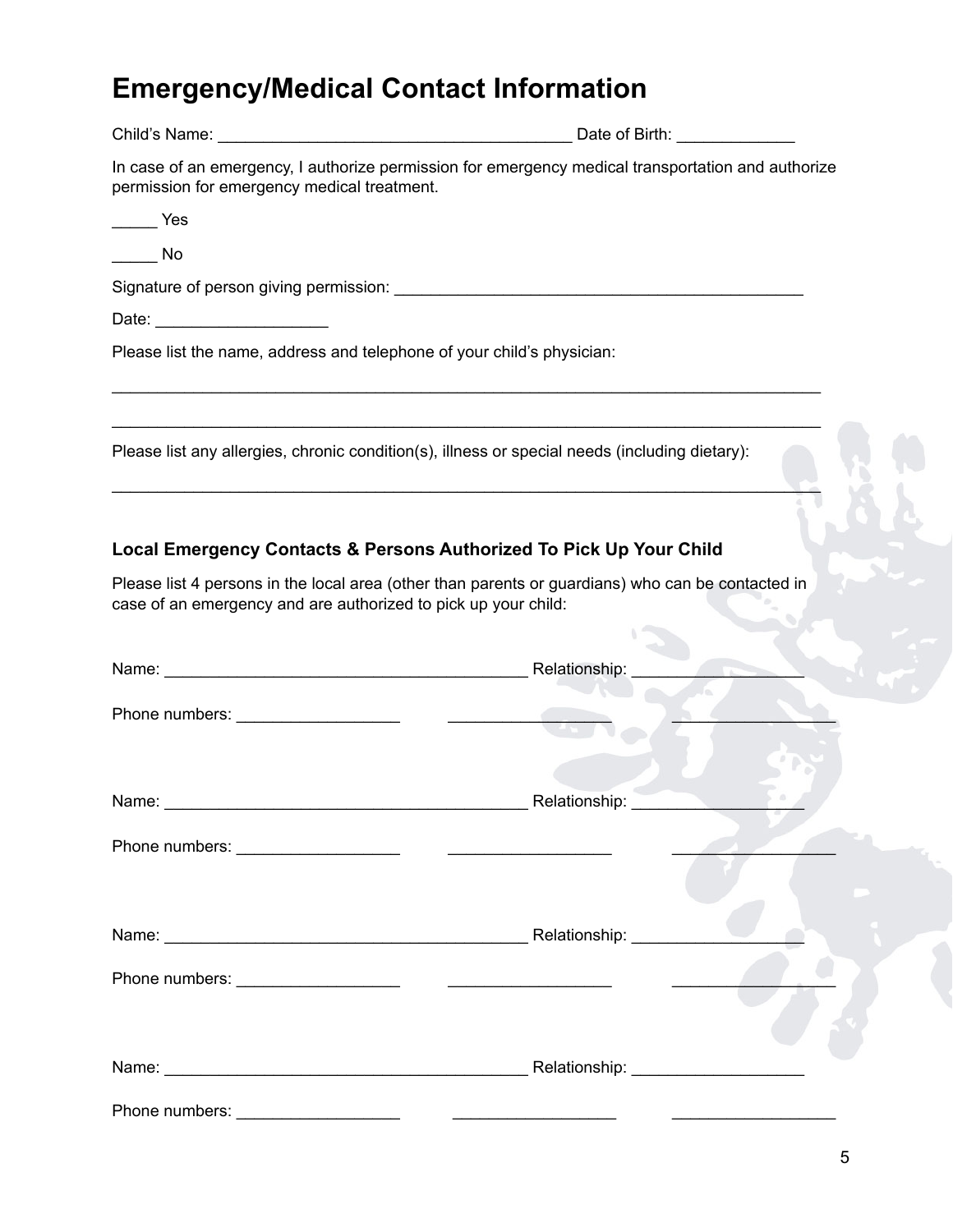## **Medication Authorization Form**

This form authorizes Garcia Street Club staff to administer prescription drugs, non-prescription drugs, sunscreen, lotions, vitamins, lip balm, etc. to your child.

Please provide accurate and complete information, as medications will not be administered if there are any questions regarding dosages or when medication should be administered.

Child's Name: \_\_\_\_\_\_\_\_\_\_\_\_\_\_\_\_\_\_\_\_\_\_\_\_\_\_\_\_\_\_\_\_\_\_\_\_\_\_\_\_\_ Date: \_\_\_\_\_\_\_\_\_\_\_\_\_\_\_\_

Classroom: \_\_\_\_\_\_\_\_\_\_\_\_\_\_\_\_\_\_\_\_\_\_\_\_\_\_\_\_\_\_\_\_

I \_\_\_\_\_\_\_\_\_\_\_\_\_\_\_\_\_\_\_\_\_\_\_\_\_\_\_\_\_\_\_\_\_\_\_\_\_\_\_\_, hereby authorize Garcia Street Club

#### **(Parent or Guardian)**

to administer medication to my child as indicated in the directions listed below.

I understand that the staff member who administers medication is not a trained medical professional; therefore, I waive any claim against Garcia Street Club for the administration of medication.

#### **Signature of parent or guardian:**  $\blacksquare$

#### **Directions for Administering Medication:**

| Name of medication:                                |  |  |
|----------------------------------------------------|--|--|
| Does this medication require refrigeration? Yes No |  |  |
| Reason medication is necessary:                    |  |  |
| Dosage:                                            |  |  |
| Date(s) medication should be administered:         |  |  |
|                                                    |  |  |
|                                                    |  |  |
| Name of staff member administering medication:     |  |  |

Date(s) and time(s) administered:  $\Box$ 

*New Mexico State Licensing Regulations require parents and or guardians to initial this form in the area provided acknowledging that medication was administered as indicated.*

Parent initials: \_\_\_\_\_\_\_\_\_\_\_\_\_ Date: \_\_\_\_\_\_\_\_\_\_\_\_\_\_\_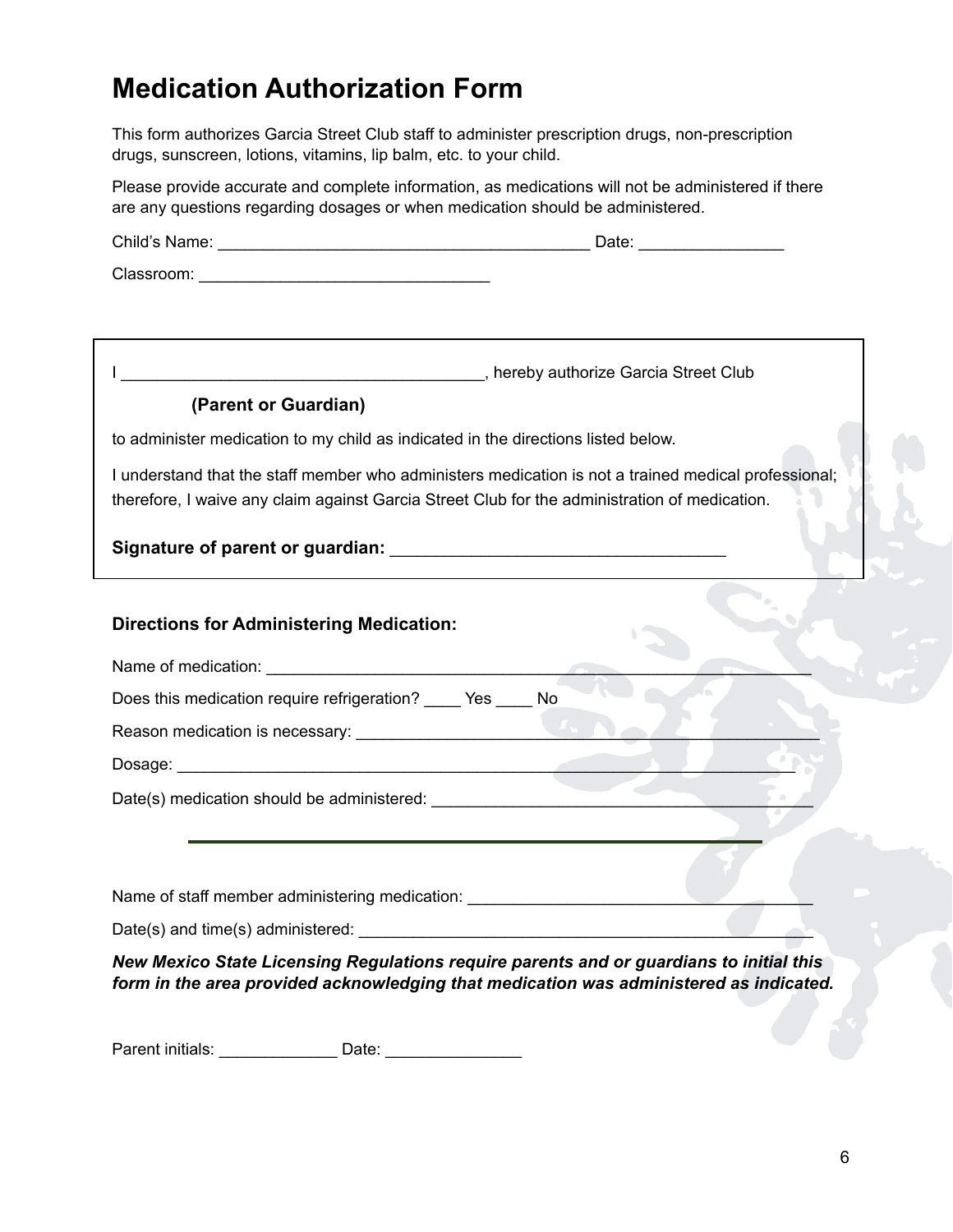## **Health Evaluation Form**

| This section to be completed by PARENT or GUARDIAN:                                                                                                                                                                            | copy of your child's |
|--------------------------------------------------------------------------------------------------------------------------------------------------------------------------------------------------------------------------------|----------------------|
|                                                                                                                                                                                                                                | immunization record. |
| Birth Date: ________________________ Male _____ Female ____                                                                                                                                                                    |                      |
|                                                                                                                                                                                                                                |                      |
| <b>Past Medical History:</b>                                                                                                                                                                                                   |                      |
| Has your child ever been seriously ill? ____Yes ____ No                                                                                                                                                                        |                      |
|                                                                                                                                                                                                                                |                      |
| Has your child ever had an operation? ____Yes ____ No                                                                                                                                                                          |                      |
|                                                                                                                                                                                                                                |                      |
| Has your child ever had a serious accident? _____ Yes _____ No                                                                                                                                                                 |                      |
|                                                                                                                                                                                                                                |                      |
|                                                                                                                                                                                                                                |                      |
| My child has had the following illness(es): (please circle all that apply)                                                                                                                                                     |                      |
| Chickenpox                                                                                                                                                                                                                     |                      |
| Measles (Red or German)                                                                                                                                                                                                        |                      |
| Pneumonia                                                                                                                                                                                                                      |                      |
| <b>Mumps</b>                                                                                                                                                                                                                   |                      |
| Poliomyelitis Rheumatic Fever                                                                                                                                                                                                  |                      |
| Scarlet fever                                                                                                                                                                                                                  |                      |
| <b>Whooping Cough</b>                                                                                                                                                                                                          |                      |
| <b>Diabetes</b>                                                                                                                                                                                                                |                      |
| Tuberculosis                                                                                                                                                                                                                   |                      |
| Auto-immune disease                                                                                                                                                                                                            |                      |
| Please explain: Note and the set of the set of the set of the set of the set of the set of the set of the set of the set of the set of the set of the set of the set of the set of the set of the set of the set of the set of |                      |
|                                                                                                                                                                                                                                |                      |
|                                                                                                                                                                                                                                |                      |
| <b>Health Insurance Coverage:</b>                                                                                                                                                                                              |                      |

## This information may be required in non-life-threatening emergencies.

Name of Carrier: \_\_\_\_\_\_\_\_\_\_\_\_\_\_\_\_\_\_\_\_\_\_\_\_\_\_\_\_\_\_\_\_\_\_\_\_\_\_\_\_\_\_\_\_\_\_\_\_\_\_\_\_\_\_\_\_\_\_\_\_\_\_

Policy Number: \_\_\_\_\_\_\_\_\_\_\_\_\_\_\_\_\_\_\_\_\_\_\_\_\_\_\_\_\_\_\_\_\_\_\_\_\_\_\_\_\_\_\_\_\_\_\_\_\_\_\_\_\_\_\_\_\_\_\_\_\_\_\_

Name of Insured: \_\_\_\_\_\_\_\_\_\_\_\_\_\_\_\_\_\_\_\_\_\_\_\_\_\_\_\_\_\_\_\_\_\_\_\_\_\_\_\_\_\_\_\_\_\_\_\_\_\_\_\_\_\_\_\_\_\_\_\_\_\_

**Please provide a recent**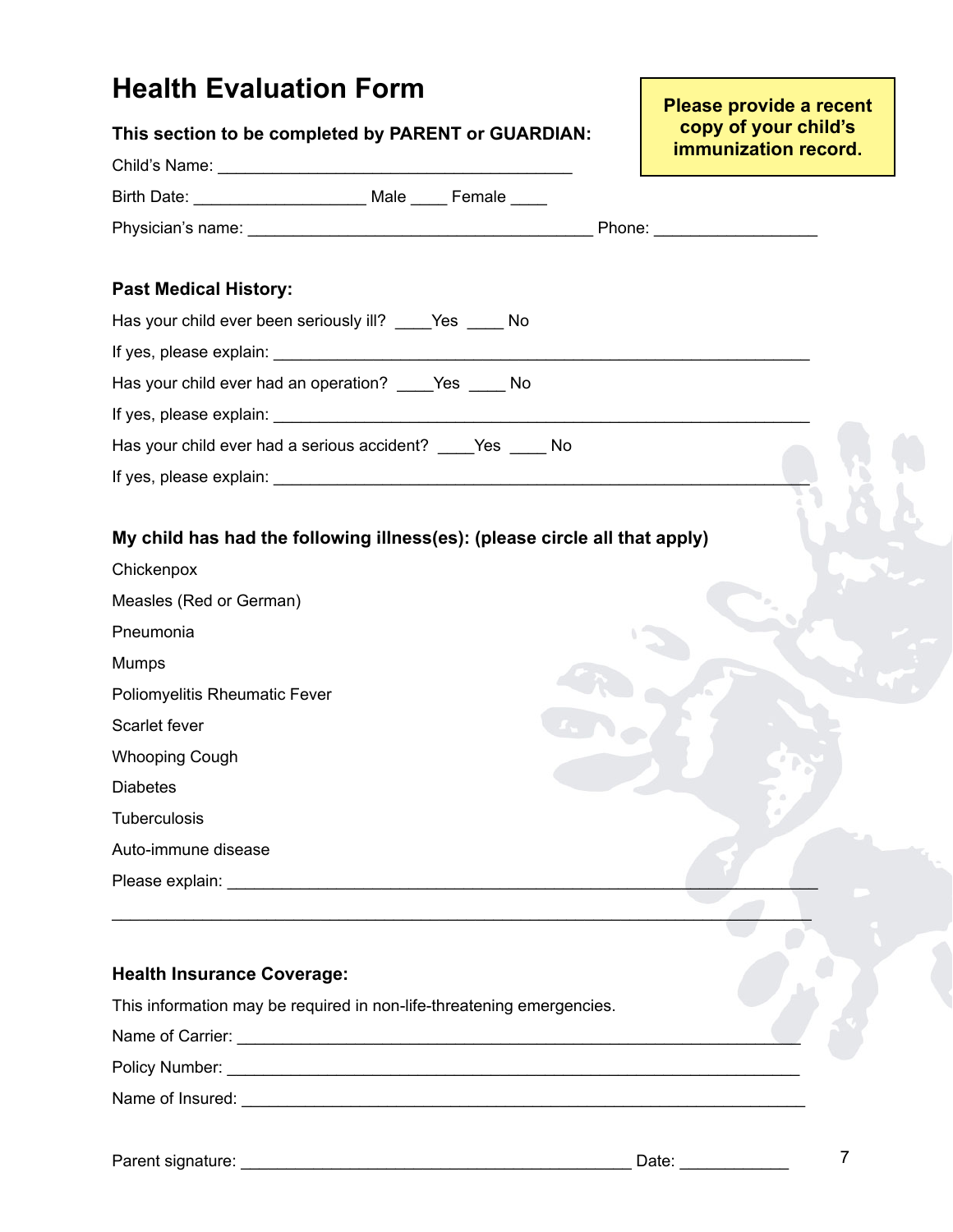## **Physician Form**

|                                                                                | <b>D.O.B.</b>                                                                                       |  |
|--------------------------------------------------------------------------------|-----------------------------------------------------------------------------------------------------|--|
| This section to be completed by PHYSICIAN:                                     |                                                                                                     |  |
|                                                                                | I have known this child since: ___________________________Date of last exam: ______________________ |  |
|                                                                                |                                                                                                     |  |
| Please circle any present health concern(s):                                   |                                                                                                     |  |
| bee sting allergy                                                              | hearing difficulties                                                                                |  |
| allergies                                                                      | visual difficulties                                                                                 |  |
| asthma                                                                         | abnormal bleeding                                                                                   |  |
| diabetes                                                                       | scoliosis                                                                                           |  |
| congenital anomalies                                                           | seizures                                                                                            |  |
| emotional problems                                                             | cardiac difficulties                                                                                |  |
| urinary difficulties                                                           |                                                                                                     |  |
|                                                                                |                                                                                                     |  |
| require a health care plan prior to attending school.                          | Please note: All life-threatening health conditions, allergies, and asthma conditions               |  |
| Please list ANY current medication(s) and dosages:                             |                                                                                                     |  |
|                                                                                |                                                                                                     |  |
| I have examined this child and find him/her physically able to participate in: |                                                                                                     |  |
|                                                                                |                                                                                                     |  |
|                                                                                | ____ all physical activity _______ limited physical activity ______ no physical activity            |  |
| Please explain nature and duration of any limitation(s):                       |                                                                                                     |  |
|                                                                                |                                                                                                     |  |
|                                                                                |                                                                                                     |  |
|                                                                                | Physician signature: __________________________________ Date: _________                             |  |
|                                                                                |                                                                                                     |  |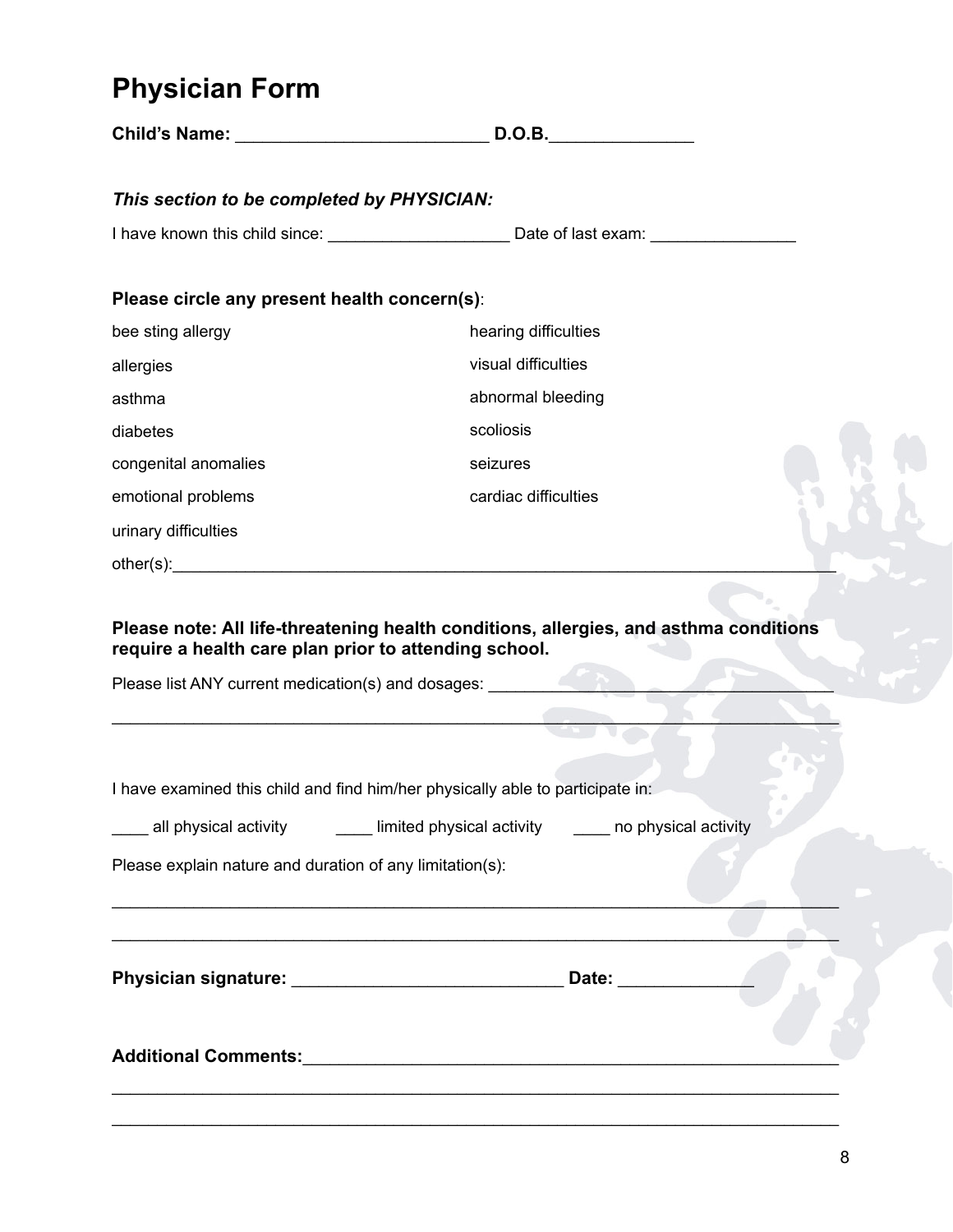## **2020-2021 Parent Contract**

I would like to enroll my child in the following Preschool Program (8:00am – 3:00pm):

5 days/wk:  $M - F$ 

\_\_\_\_\_ 3 days/wk: M T W Th F

\_\_\_\_\_ 2 days/wk: M T W Th F

I agree to provide a **\$150 non-refundable registration fee** to enroll my child at GSC.

This fee holds my child's spot until his or her start day.

I agree that if I wish to withdraw my child from the school, **I will provide the Director with written notification at least 30 days prior to the date I wish to withdraw my child.** This advance notice is essential, as the vacancy will need to be filled. (Parents who withdraw their child without a 30-day notice are responsible for payment of tuition until the space is filled.)

If my child's tuition is subsidized through CYFD, I agree to pay my monthly co-pay, supply fee, and aftercare fee (if applicable).

**I agree to pay my child's tuition by the 1st of each month.** After the 1st of the month, tuition will be considered late, and I will be required to pay a late fee of \$65. Tuition that is past due for two consecutive weeks will result in dismissal of the child from the Center, unless prior arrangements are made with the Director. Re-enrollment will require the full registration fee of \$150. I understand that I may request an alternate plan if my family has unusual circumstances, and the Directors and Board of Directors will consider such request.

I agree that my tuition holds a space for my child at GSC. **Therefore, I agree to pay full tuition regardless of absence, illness, holidays, breaks, vacations, emergency closings, or snow days. I understand that it is not possible to switch days.** 

I understand that my child may be dismissed for the following reasons:

- 1. Unpaid tuition exceeding 2 weeks without prior written arrangements with the Director.
- 2. Absence exceeding 2 weeks without payment or prior written notification to the Director.

3. Other reasons, as outlined in GSC Parent Handbook.

#### **I have read and agree to all the provisions and terms of the GSC Parent Handbook.**

Person(s) responsible for payment (Please print) \_\_\_\_\_\_\_\_\_\_\_\_\_\_\_\_\_\_\_\_\_\_\_\_\_\_\_\_\_\_\_

Signature of parent/guardian **Example 2018** and 2018 and 2019 and 2019 and 2019 and 2019 and 2019 and 2019 and 20

Signature of Director \_\_\_\_\_\_\_\_\_\_\_\_\_\_\_\_\_\_\_\_\_\_\_\_\_\_\_\_\_\_\_\_\_\_\_\_\_\_\_\_\_ Date: \_\_\_\_\_\_\_\_\_\_\_\_\_

9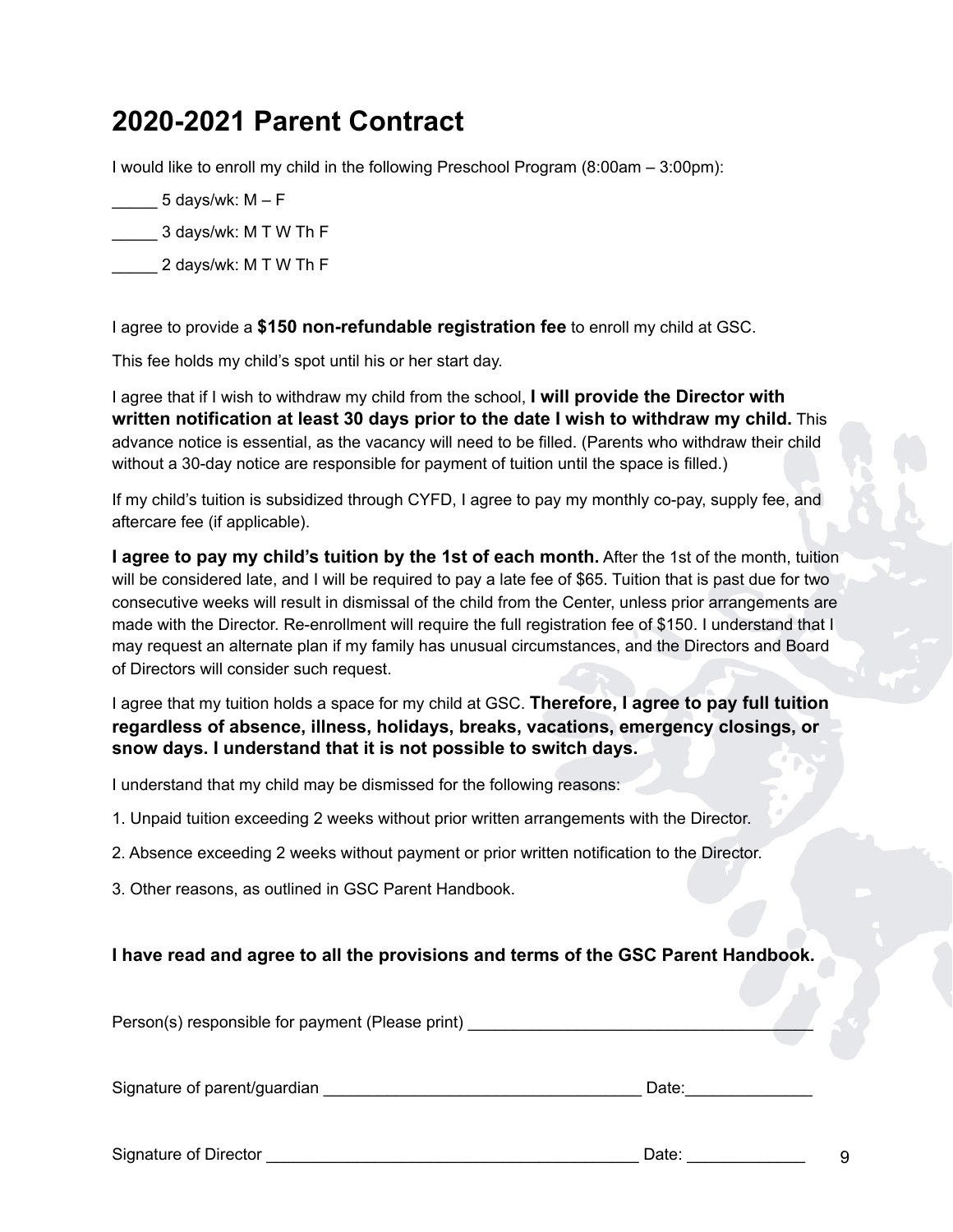## **Policy Checklist**

**Please review the following important policies and procedures (found in Parent Handbook and/or Parent Contract) and initial to indicate acceptance.**

#### **1. Arrival and Departure**

I have read the policies in the Parent Handbook regarding Arrival and Departure and agree to the following:

- School hours are 8:00 to 3:00. Children MUST arrive by 9:00 am.
- Children MUST be picked up by 3:00 pm.
- Children must be signed in/out on each day they attend via Brightwheel \_\_\_\_\_
- A late fee of \$5 for the first 5 minutes and \$2.50/minute thereafter will be charged if children are picked up after 3:00.

#### **2. Meals**

I have read the policies in the Parent Handbook regarding meals and agree to the following:

- Breakfast is served at 8:30 and ends at 9:00.
- If my child arrives after 9:00 am, I understand that he or she will miss breakfast.
- I understand that GSC provides breakfast and afternoon snack and that I am responsible for providing lunch.
- If my child has any allergies or I prefer for them to have a specific diet, I agree to provide alternative foods.

#### **3. Tuition and Enrollment**

I have read the policies in the Parent Handbook and Parent Contract regarding tuition and agree to the following:

- Tuition is due on or before the first of each month. I agree to pay a late fee of \$65 if tuition is not paid on time.
- I will provide the Director with a written 30-day notification if I decide to withdraw my child. If I do not provide a 30-day notice, I will be responsible for paying a full month's tuition, regardless of my payment status.
- Tuition holds a spot for each child and is not based on actual attendance. There will be no make-up days or switching days due to absence, illness, holidays, breaks, snow days, etc.
- I agree to pay my child's full monthly tuition regardless of school closures, graduation from Pre-K, and start of Kindergarten. \_\_\_\_\_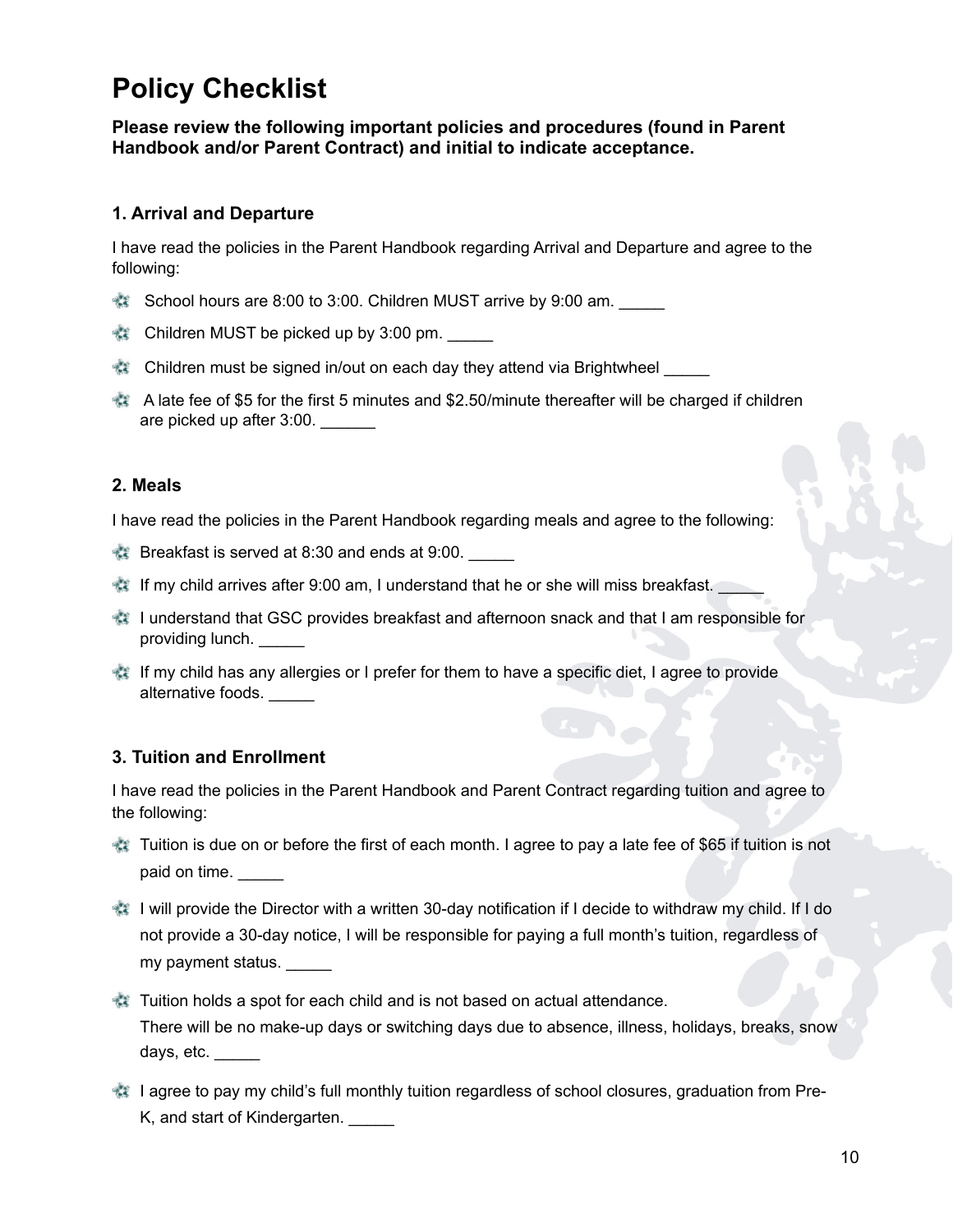I understand that GSC reserves the right to dis-enroll a child and have read the disenrollment policy outlined in the Parent Handbook.

#### **4. Schedule Changes**

I have read the policy regarding schedule changes in the Parent Contract and agree to the following:

**If I need to make a change to my child's schedule, I will request a schedule change in writing.** I understand that every effort will be made to accommodate such a change, but it is not guaranteed.

#### **5. Sick Policy**

I have read the policy regarding communicable disease management in the Parent Handbook and agree to the following:

- I will keep my child home if he/she has a fever of 100 degrees or higher, has diarrhea and/or vomiting, has a rash other than eczema, has yellow or green mucus discharge, or has any of the other symptoms listed in the Parent Handbook.
- I agree to pick up my child promptly if he/she exhibits any of the aforementioned symptoms.
- **I agree to notify Garcia Street Club if my child contracts a communicable disease.**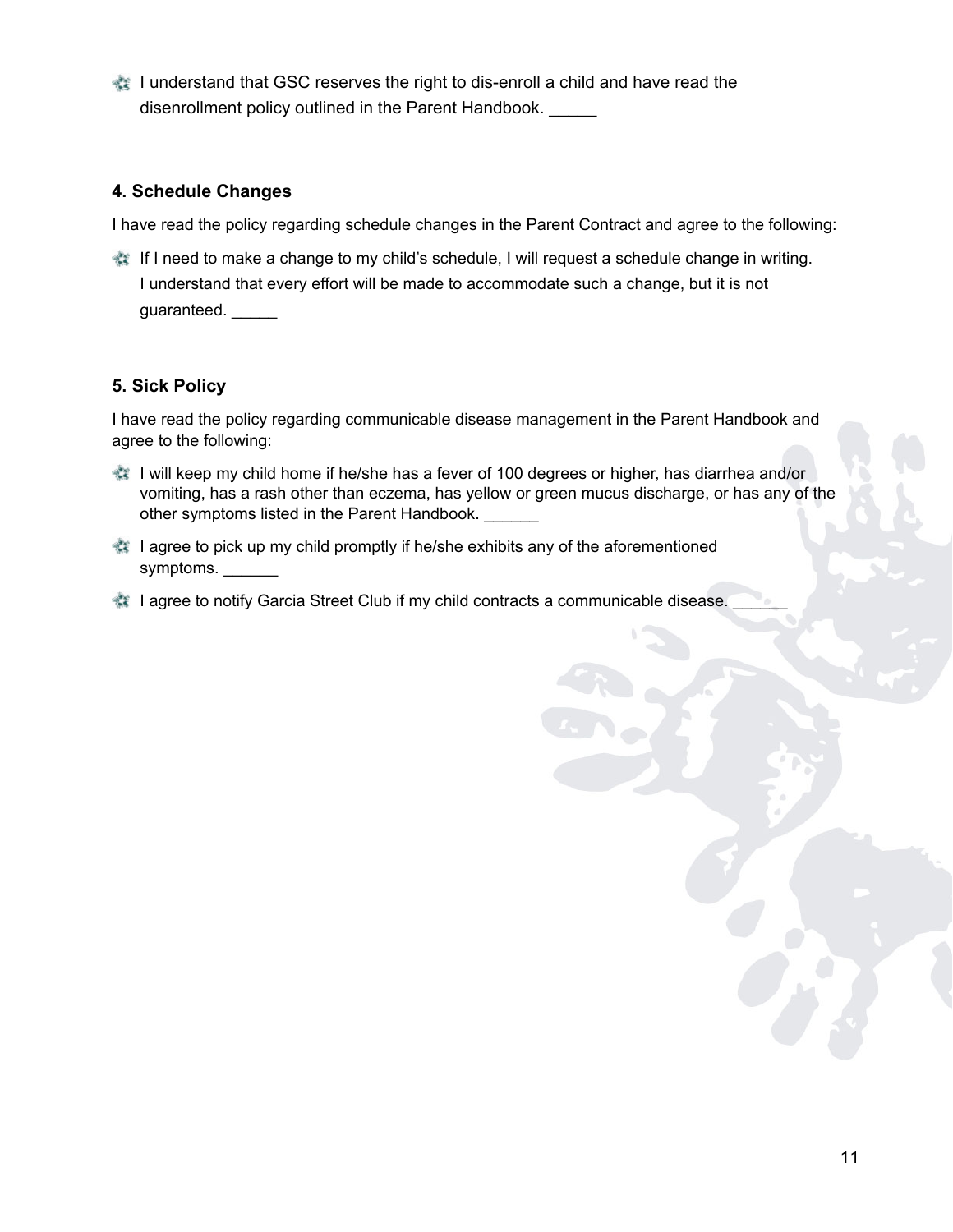## **Important Information**

D**rop-Off:** Parents and guardians are expected to bring their child to the door of the school to be checked in and picked up by their teacher and brought to their classroom. A parent or guardian must sign their child in and out each day. Children are required to arrive by 9:00 a.m. If you are going to be late, kindly notify the office by 9:00 a.m. If you have any concerns about your child's health at drop-off, please notify the teacher of your child's recent symptoms and be available to pick your child up early if she/he is not well enough to participate in daily activities. See handbook for list of symptoms requiring your child to stay home.

**Pick-Up:** Only authorized persons will be allowed to pick up your child. If there is a change in who will pick up your child, please notify the office. All new persons will be required to show identification. If you arrive after 3:00 you are considered late. Please call the office if you will be late, otherwise a late fee will incur.

**Parking:** Due to limited parking in front of the school, please pull as far forward as possible allowing for other vehicles to pull in during busy drop-off and pick-up times.

**Updating Contact Information:** During the school year, your contact numbers may change. It is imperative that you alert the front office of any changes so we can update your child's file.

**Toys from Home:** Children should not bring toys to the school. A familiar "comfort" item such as a special stuffed animal or book for naptime is welcome.

Items Your Child Needs at School: Your child will need a water bottle for drinking, that remains at school and is clearly labeled. Each child must have several changes of clothing (including socks, underwear and shoes) that remain at school. All items must be clearly labeled with your child's name. Children will be spending time outside in the playground daily, except in the most inclement weather. Even if it is cold, we will take the children outside for a few minutes of exercise and fresh air. Please provide your child with a sun hat, rain boots, sweater or jacket, waterproof mittens, snow pants and snow boots as required by the season. Children should also be provided with a small blanket, crib sheet, and small pillow for naptime. These items must be placed in a pillowcase for storage and taken home and laundered weekly.

**Meals:** Breakfast is served between 8:30 a.m. and 9:00 a.m. and an afternoon snack is served at 2:30 p.m. We promote wholesome, nutritious meals and snacks. A weekly breakfast and snack menu is posted on the family resources board and outside near the check in area. Food exceptions are considered for children with allergies and/or personal reasons. If a child exhibits allergies to particular foods on the menu, parents are advised to provide alternate foods that are acceptable for their child. Each child should bring their own lunch including a napkin and utensils. We suggest a pack of blue ice for foods that require refrigeration. Please label your child's lunch box or sack with his/her name.

**Sunscreen/Medication:** Please be sure to apply sunscreen to your child prior to arrival at school. Teachers will apply sunscreen to your child as needed after written permission has been obtained. Any medicine prescribed for your child should never be sent in lunch boxes. All medication should be given directly to your child's teacher and a Medication Authorization Form must be completed before any medication is administered.

**Holidays/Birthdays:** At Garcia Street Club we enjoy celebrating holidays and birthdays in the classroom. Since family traditional celebrations are important as they reflect the heritage of the child, we encourage participation of holidays from all cultures and backgrounds. We would enjoy sharing your traditions with you and your child and wish to include them in our curriculum. Please arrange with your child's teacher to celebrate special holidays or your child's birthday with his/her classmates at school, if you wish.